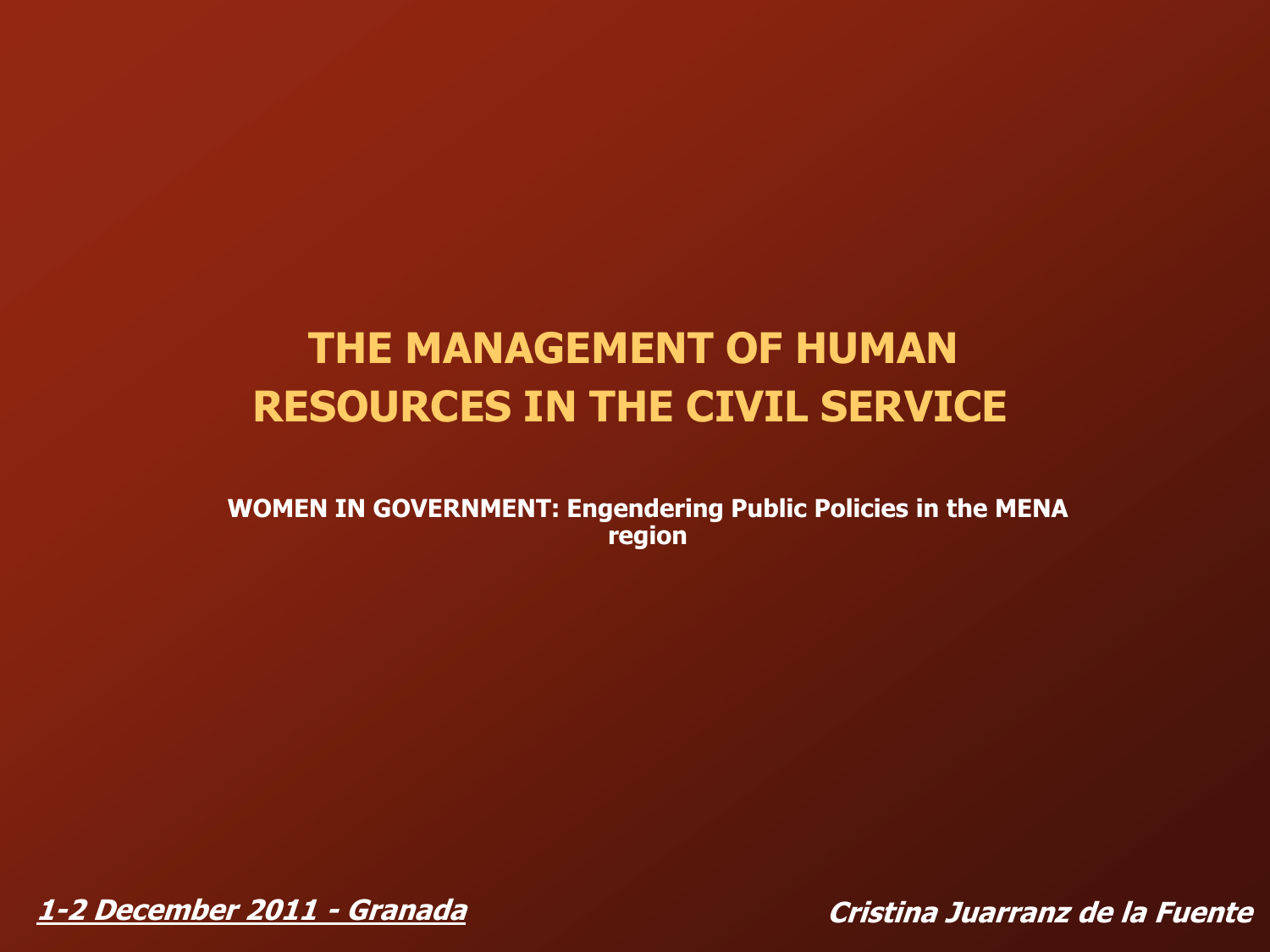### **INDEX**

**1. The integrity in the work of human resources.**

**2 Measures for the creation of the culture of integrity – the Spanish experience.**

- **2.1. Special mention of the Law of Good government.**
- **2.2. Measures through regulations and institutions in order to fight corruption.**
	- **2.2.1 Regulation Measurements**
	- **2.2.2 Institutional Measurements**
- **2.3. How the working group on Civil Service and Integrity can support MENA Countries**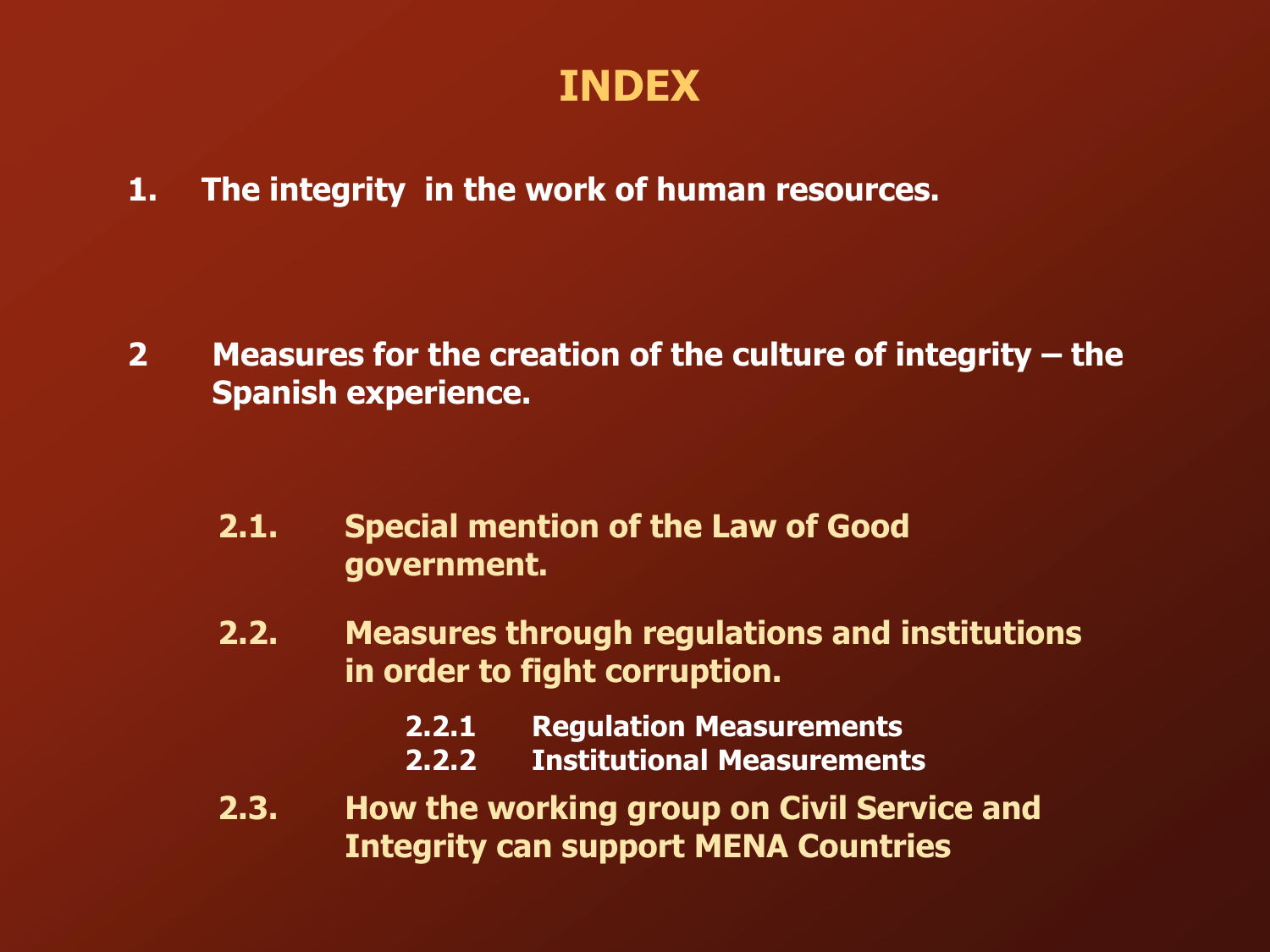### **1. The integrity in the work of human resources.**

- $\Rightarrow$  Constructing peace, prosperity and a social democracy (UNPAN, Kim)
- $\Rightarrow$  Trust of the citizens in the human resources of the administration
- Motivation of the citizens to participate in public life,
- Preventing corruption
- $\Rightarrow$  Context; crisis/ difficulties
- Motivation *i* how to do it?
- $\Rightarrow$  Training, Feel involved in the organization
- Profesionalization,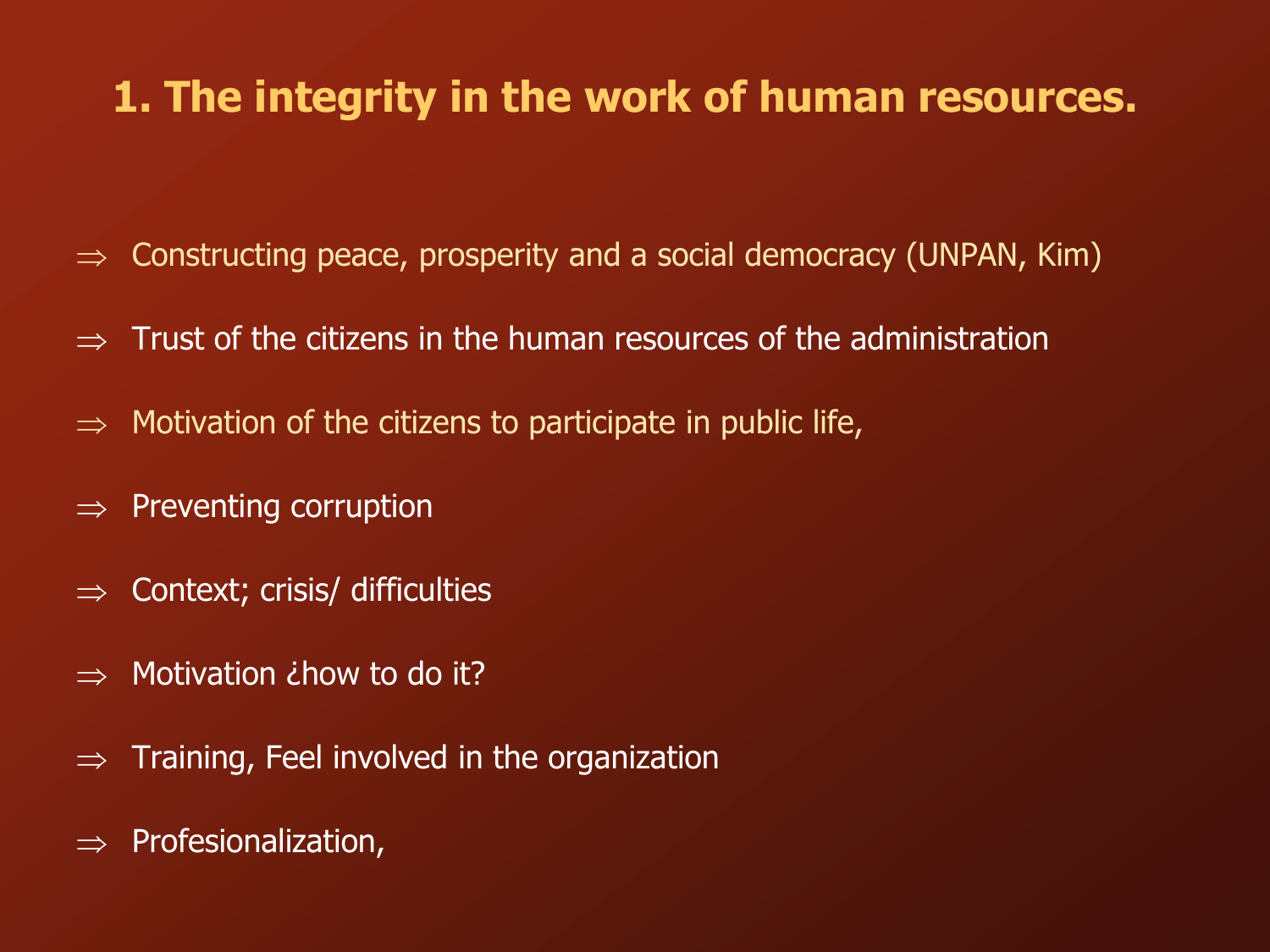### **1. The integrity in the work of human resources**

- Solid ethical orientation to the service of the citizens.
- $\Rightarrow$  Necessity of good conduct could be expected.
- $\Rightarrow$  'Good Government" strengthen the democracy and human rights, improving the economical prosperity and the social cohesion, reducing poverty, giving impulse to protecting the environment and the sustainable use of its natural resources and deepen the trust in the government and in the public administration.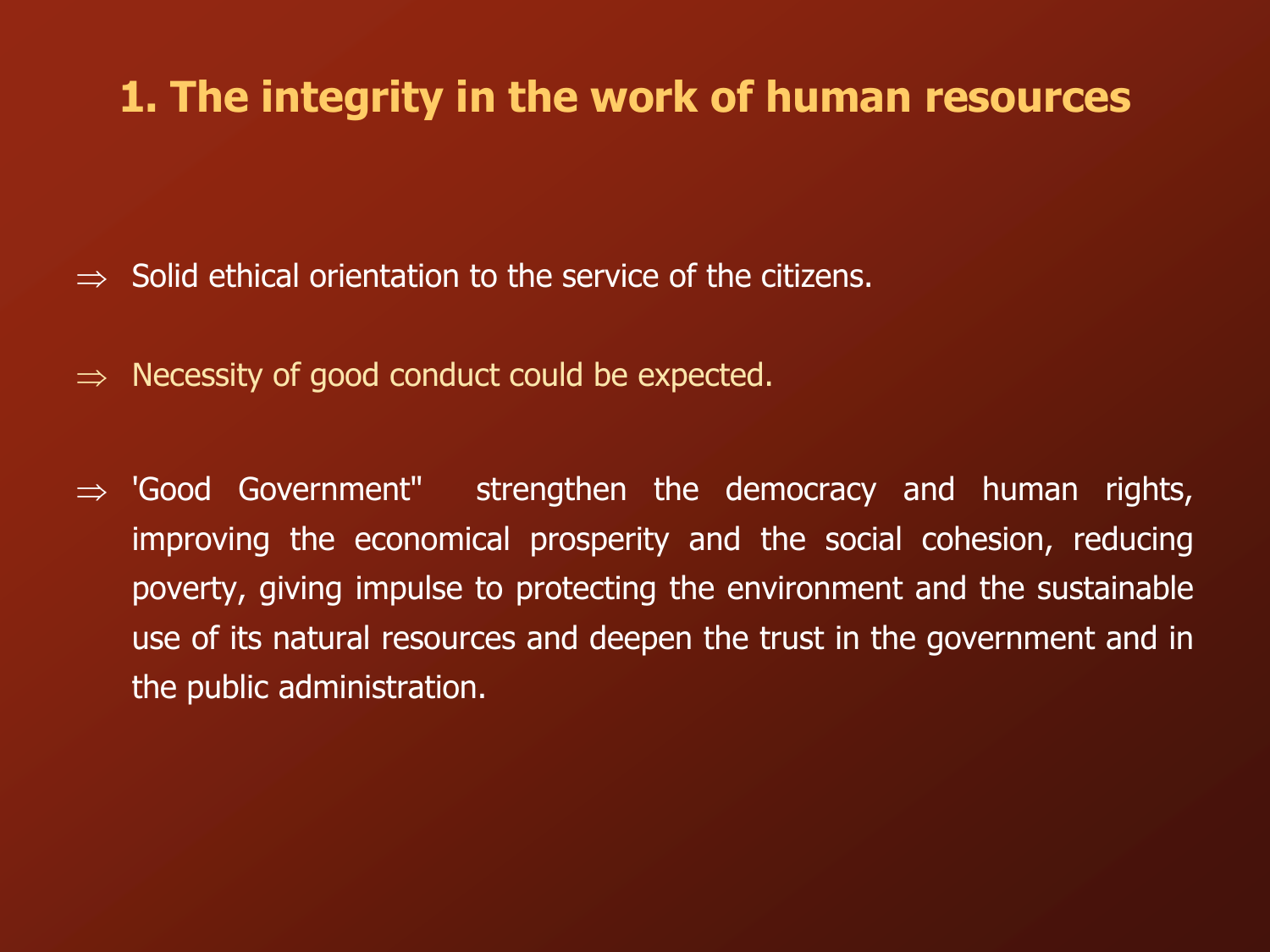# **2.The integrity in the work of human resources. The Spanish experience**

#### **Normative Measures:**

- The Spanish Constitution
- The Basic Statute of the public service
- Law of contracts for the public sector
- Penal code
- **Example 1 Law of General Budgetary**
- Legislation for any incompatibilities of higher posts and personnel of the Administration (thus hardening the body of incompatibilities).
- **The Code of Good Government**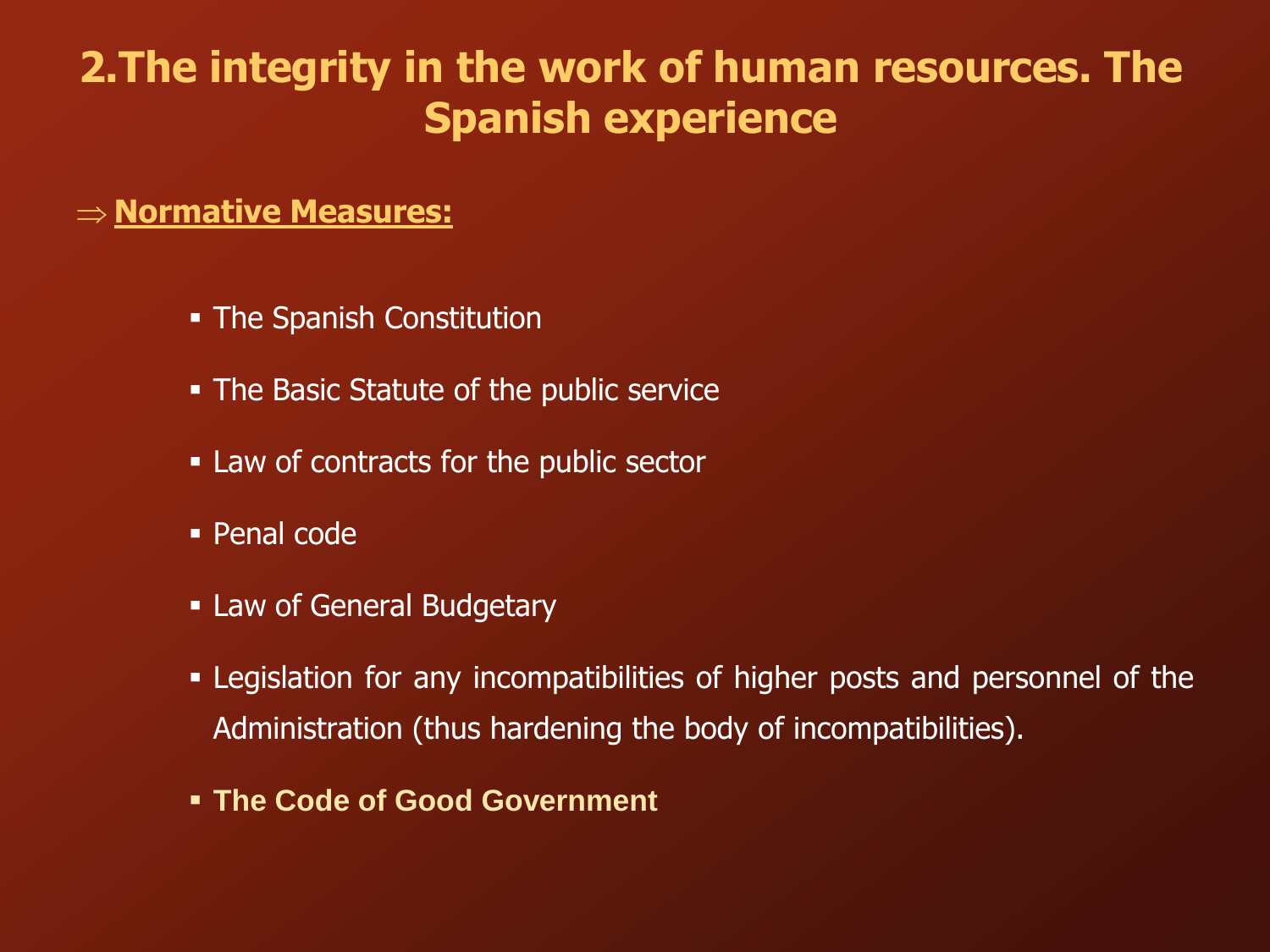# **2.1. Normative measures**

### **The Spanish Constitution of 1978:**

It contains references to the conception of service and the system of public service.

Presently, the values that were agreed in the Constitutional text have been redeployed for public officials:

- Objectivity
- **Impartiality and the principles of merit**
- **-** Capability and publicity.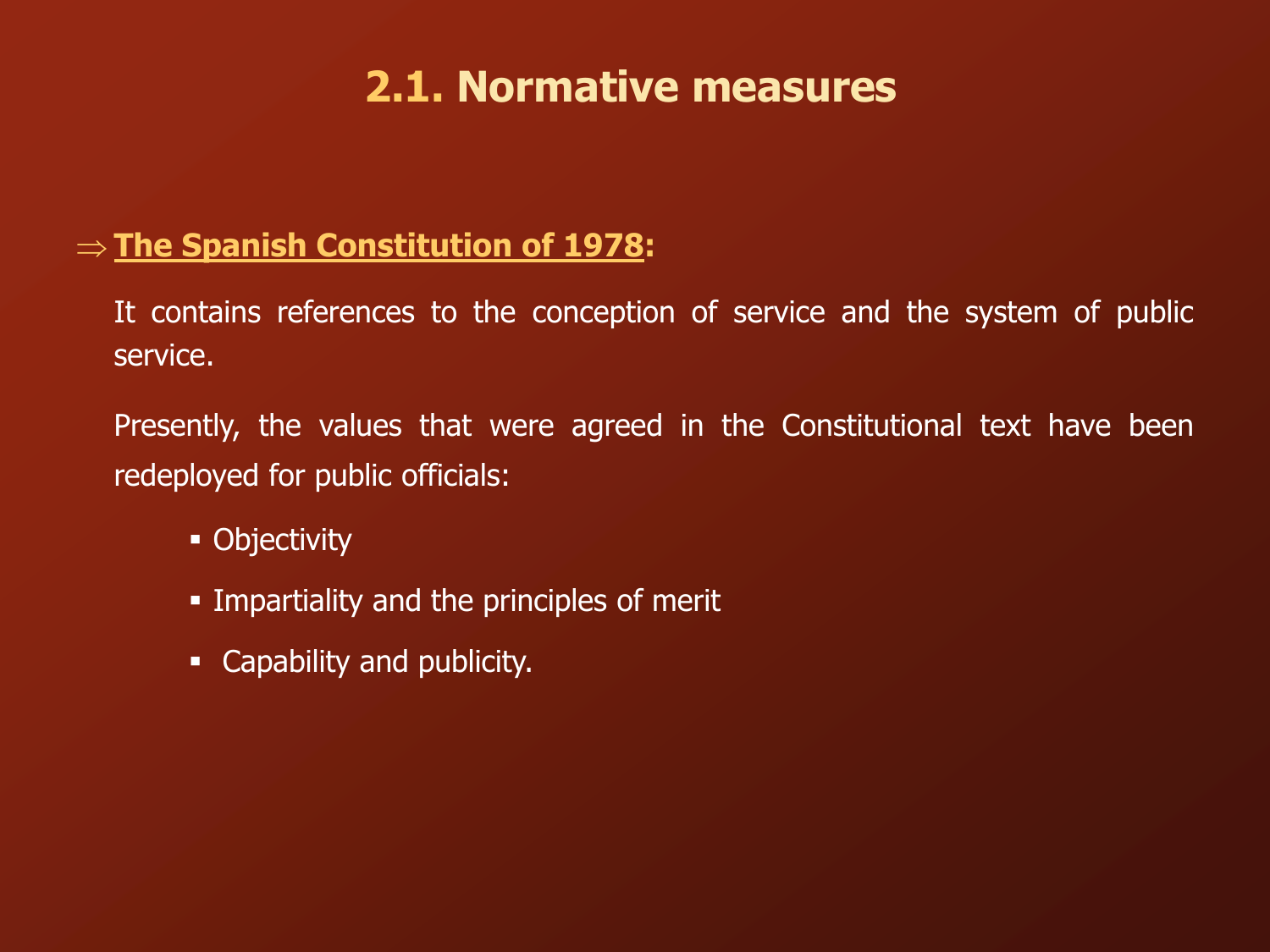# **2.1. Some initiative regulations**

### **The Basic Statute for Public Employees:**

- **Rights and Obligations. Code of conduct of the public employees.**
	- **Chapter I: Rights of the public employees.**

#### **Art 14: Individual rights**

- ... Permanent training
- … Permanent updating of the knoledge and profesional capacities
- … No discrimination
- … holidays, to be on leave, breaks

### **Art 15: Individual rights collectively exercised**

- ... freedom of association
- … right to go on strike
- … collective bargaining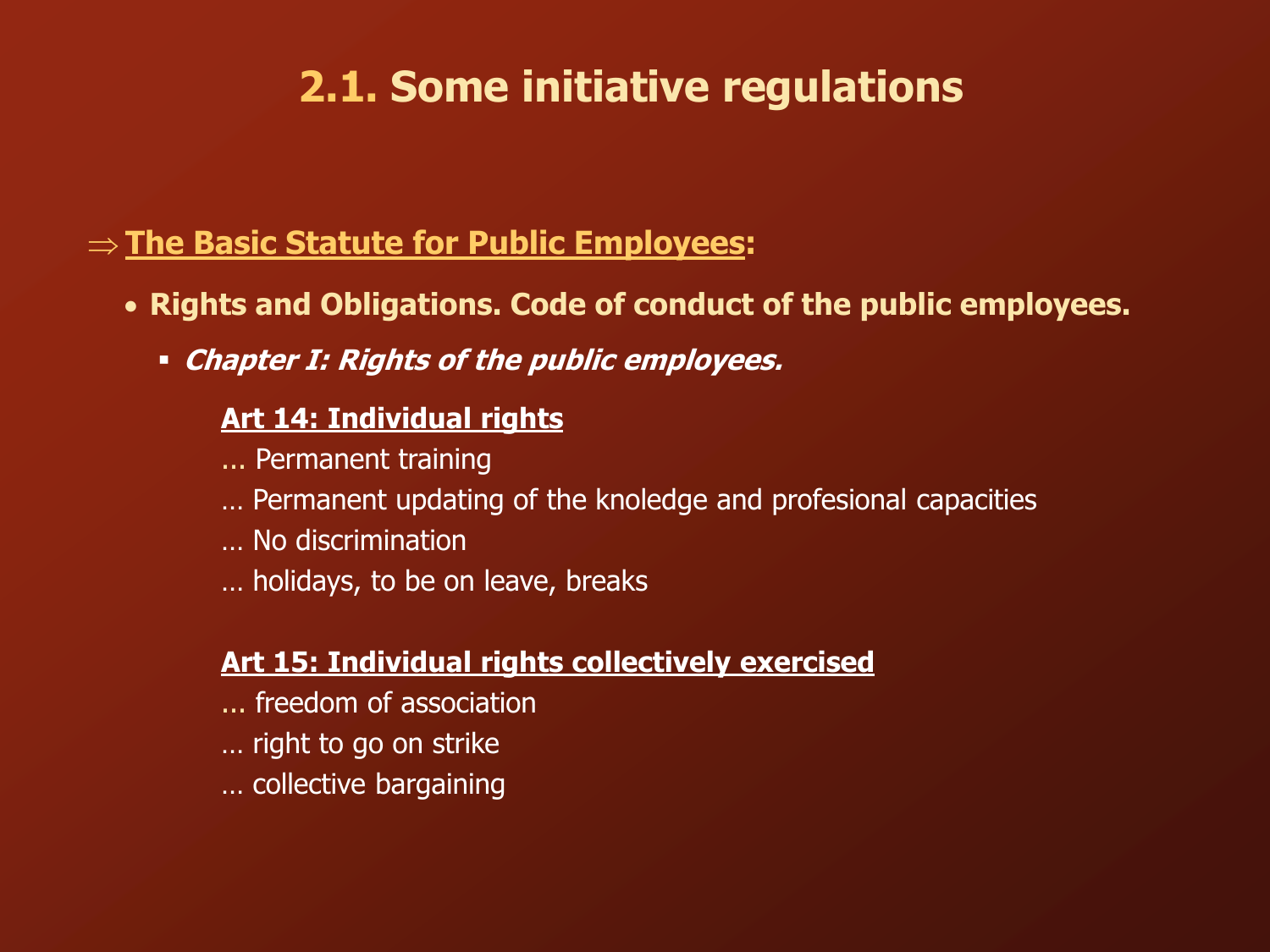# **2.1. Some initiative regulations**

### **The Basic Statute for Public Employees: (Contd.)**

- **Rights and Obligations. Code of conduct of the public employees.**
	- **Chapter VI: Obligations of the public employees.**

The law 7/2007, for the Statute of Public Employees, in Capital 4 (articles 52 to 54) established the necessity to further elaborate the codes of conduct for all public employees. This included a series of ethical principles (quite resembling the codes of good government), and of conduct.

#### **Art 52: Code of conduct**

Supposedly, all of the code of conduct should provide a guide and orientation, in that the values of dedication to public service, objectivity, integrity, neutrality, impartiality, responsibility, professionalism, transparency, being able to set an example, austerity, accessibility, efficiency, honour and promotion of the cultural environment and respect of the equality between men and women.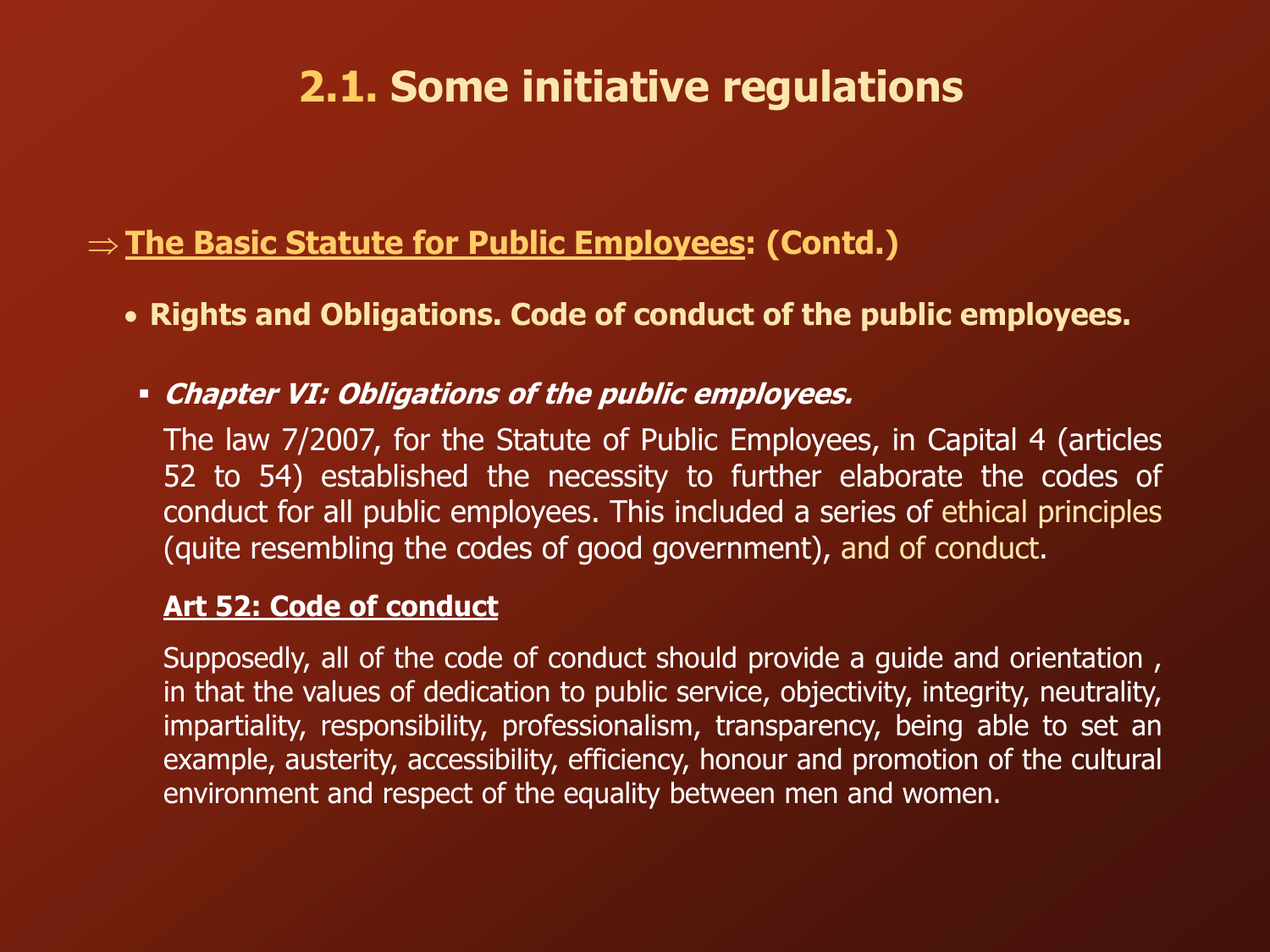# **2.2. Normative Measures: The Code of Good Government**

### **The Code of Good Government (Contd.)**

Set out to pick up the main principles which confirm to the code of good government, it was divided into three categories. In my opinion they do not describe precisely the contents that each one is numerating.

- 1.- Basic principles
- 2.- Ethical principles
- 3.- Principles of conduct.

**Basic principles**: This is a reference to all the members of the government and also to those in high positions in the general administration, with plans subjected to the constitution and judicial code, as well as to make everything with objectivity, integrity, responsibility, credibility, confidentiality, total dedication to public service, transparency, setting an example, honour, efficiency, accessibility (and fourteen other points).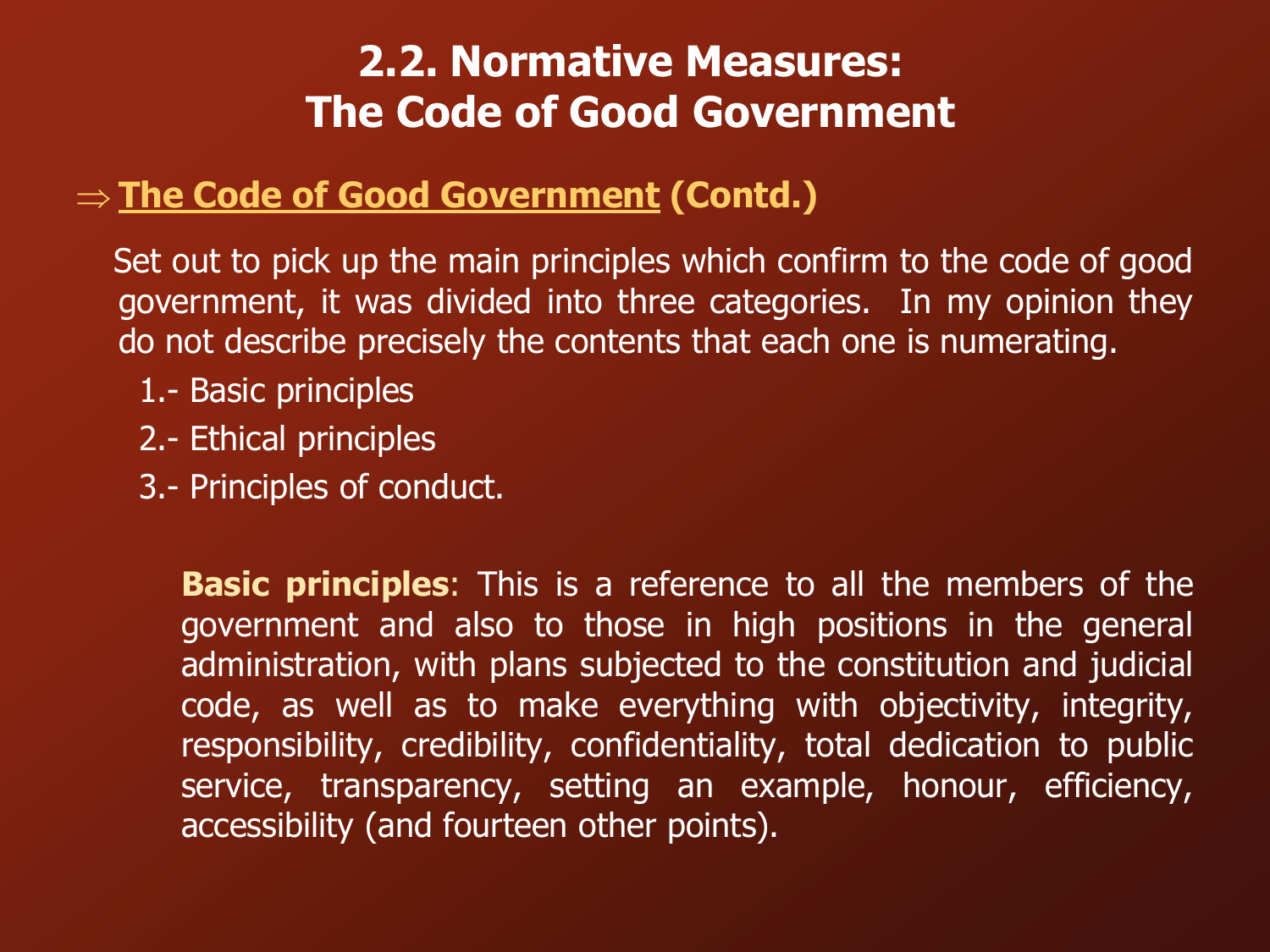## **2.3. Normative Measures: The Code of Good Government**

### **The Code of Good Government (Contd.)**

- **Ethical principles** (Contd.):
	- To abstain from all kinds of negotiations or financial activities that could compromise the objectivity of the administration.
	- Prohibition of working too fast and therefore skipping procedure in order to assist or help a third person, either familiar or personally known.
- Finally, the principles of conduct in relation to eleven points, among them:
	- The existence of a clear dedication to its position and responsibility
	- No inflicting influence from any political party
	- The prohibition to accept gifts or favours
	- The austerity in its management of public wealth
	- To allow all accessibility to all its citizens and to attend to all their written queries and letters of complaint.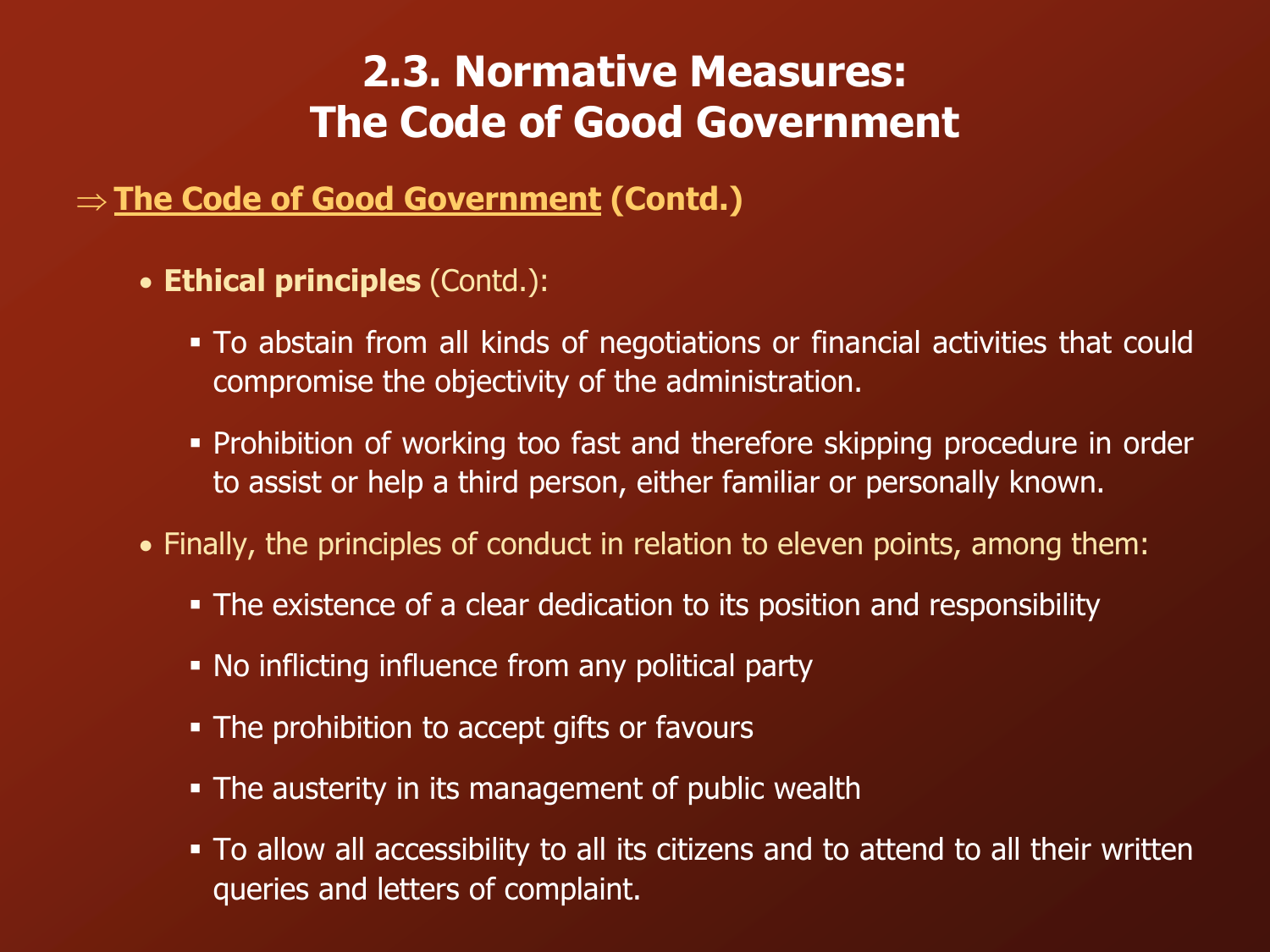### **2.4. Normative measures and institutions in the fight against corruption.**

**2.4.1 Normative Measures:**

**General Budget Law:**

The law 47/2003 on the 26th November, General Budget Law.

 In this scheme it disassociates the financial control of funding that the LGS shaped into an inspection of all beneficiaries and corporal entities similar to the Tributary or laboral inspection and that cannot be classified within the internal control of the public administration.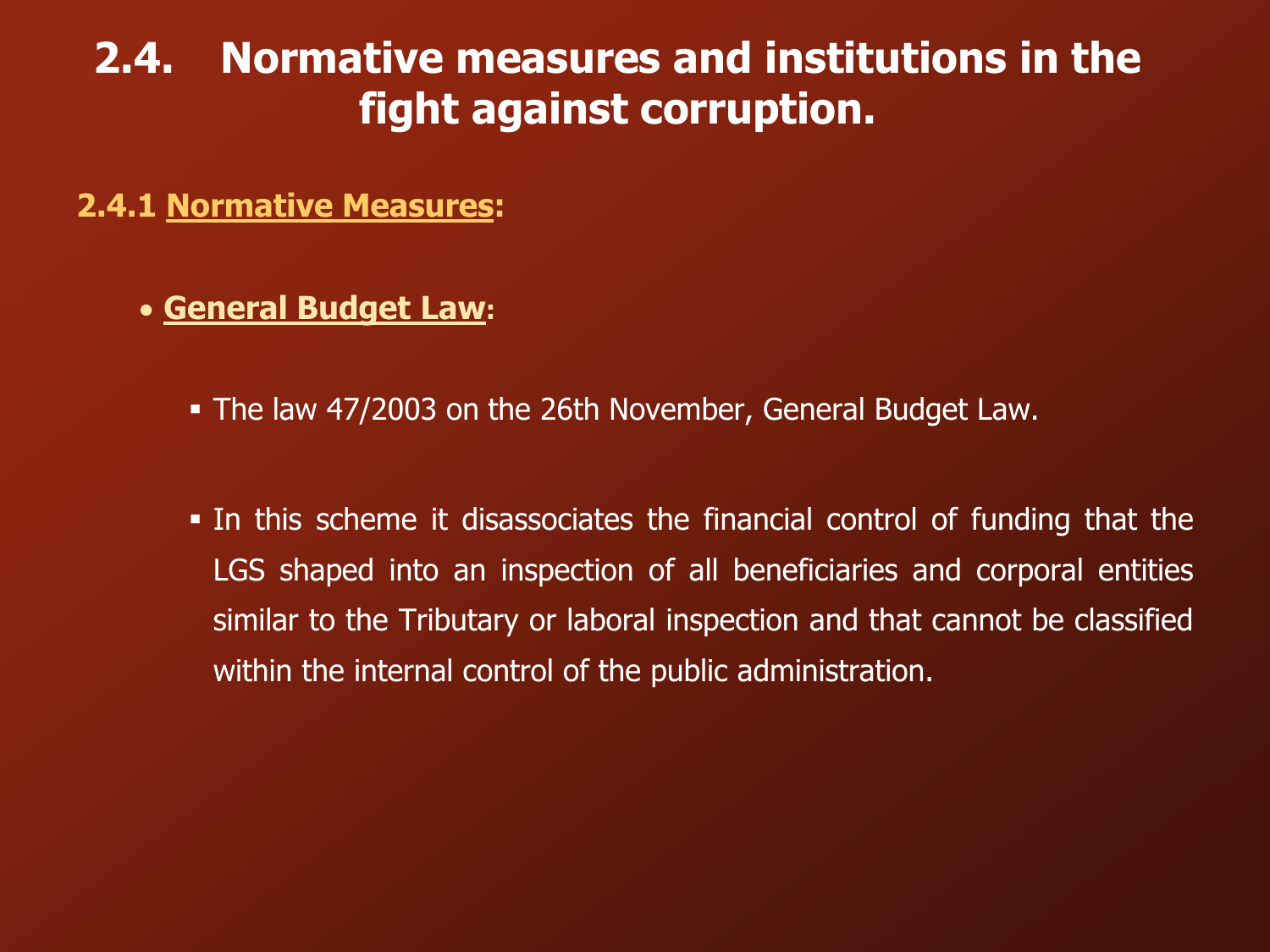# **2.4. Normative measures and institutions in the fight against corruption.**

### **2.4.2 Institutional Measures:**

#### **Fiscal anti-corruption:**

The fiscal anti-corruption (that really was called Spanish Fiscal against Corruption and organised crime) was created in 1995 and is an body of the Fiscal Ministry.

The public prosecutions office against corruption and organised crime carried out the fixed standards from the OCDE. The OCDE helped Spain with this matter, assisting Spain to prosecute for these kind of offences.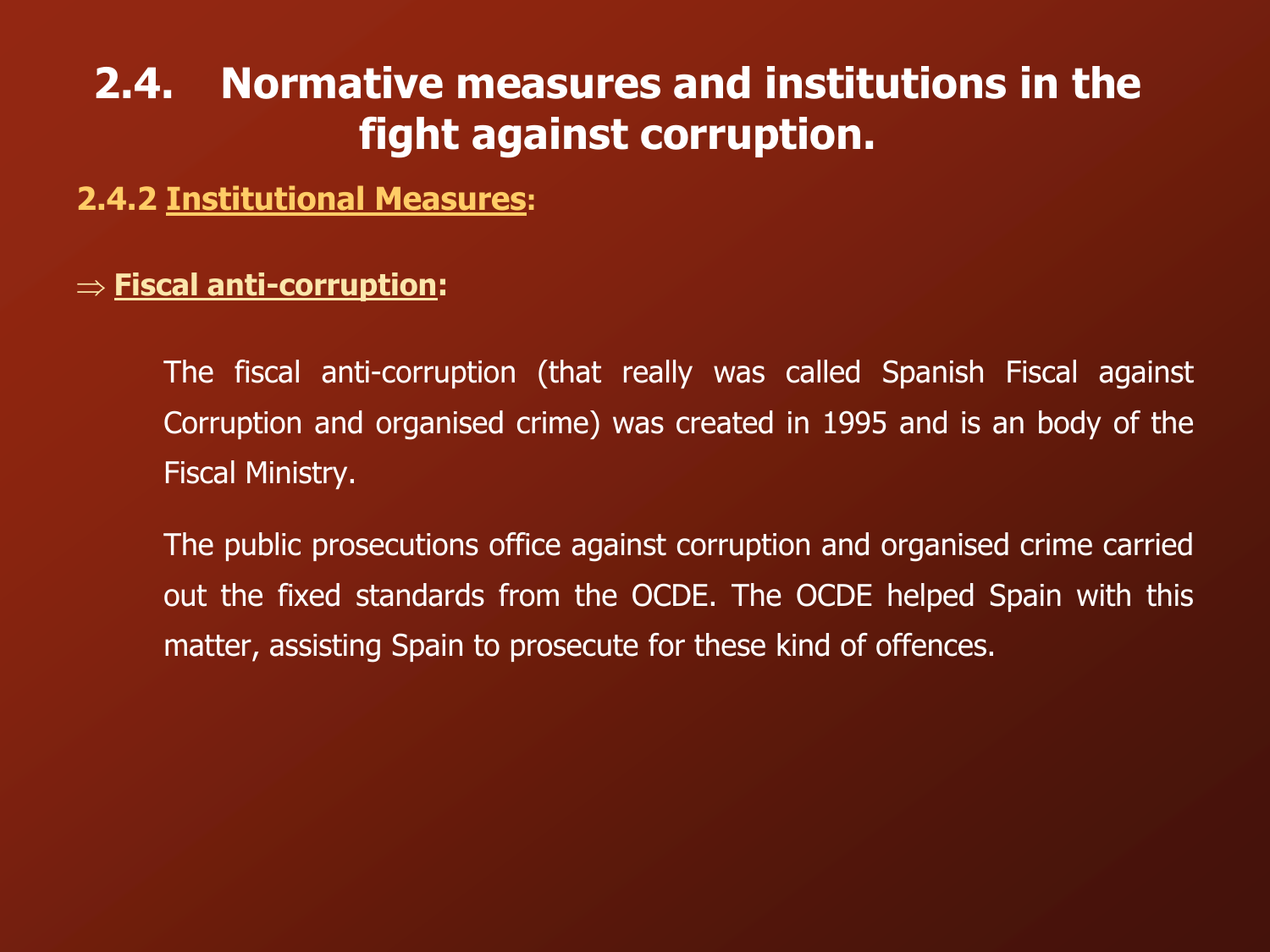# **3. How the working group on Civil Service and Integrity can support MENA Countries**

### **Study visit to Madrid on Designing and Implementing a Code of Conduct for the Palestinian Civil Service**

 $\Rightarrow$ Objectives:

- The objectives of the study visit in Madrid supported the key drafter of the Code of Conduct and the chairman of the General Personnel Council in:
- 1. Finalizing the draft of a new Code of Conduct for the Civil Service and discuss how to effectively implement the Code
- 2. Define a public consultation plan to involve all stakeholders in designing a code of conduct

### $\Rightarrow$  Issues discussed :

• During the study visit the Palestinian delegation, headed by H.E Mr. Moussa Abu Zied, Chairman of the General Personnel Council, held in-depth policy discussions with representatives of the Office of Conflict of Interest in Spain on the Spanish experience in designing and implementing a Code of Conduct and conflict of interest regulations.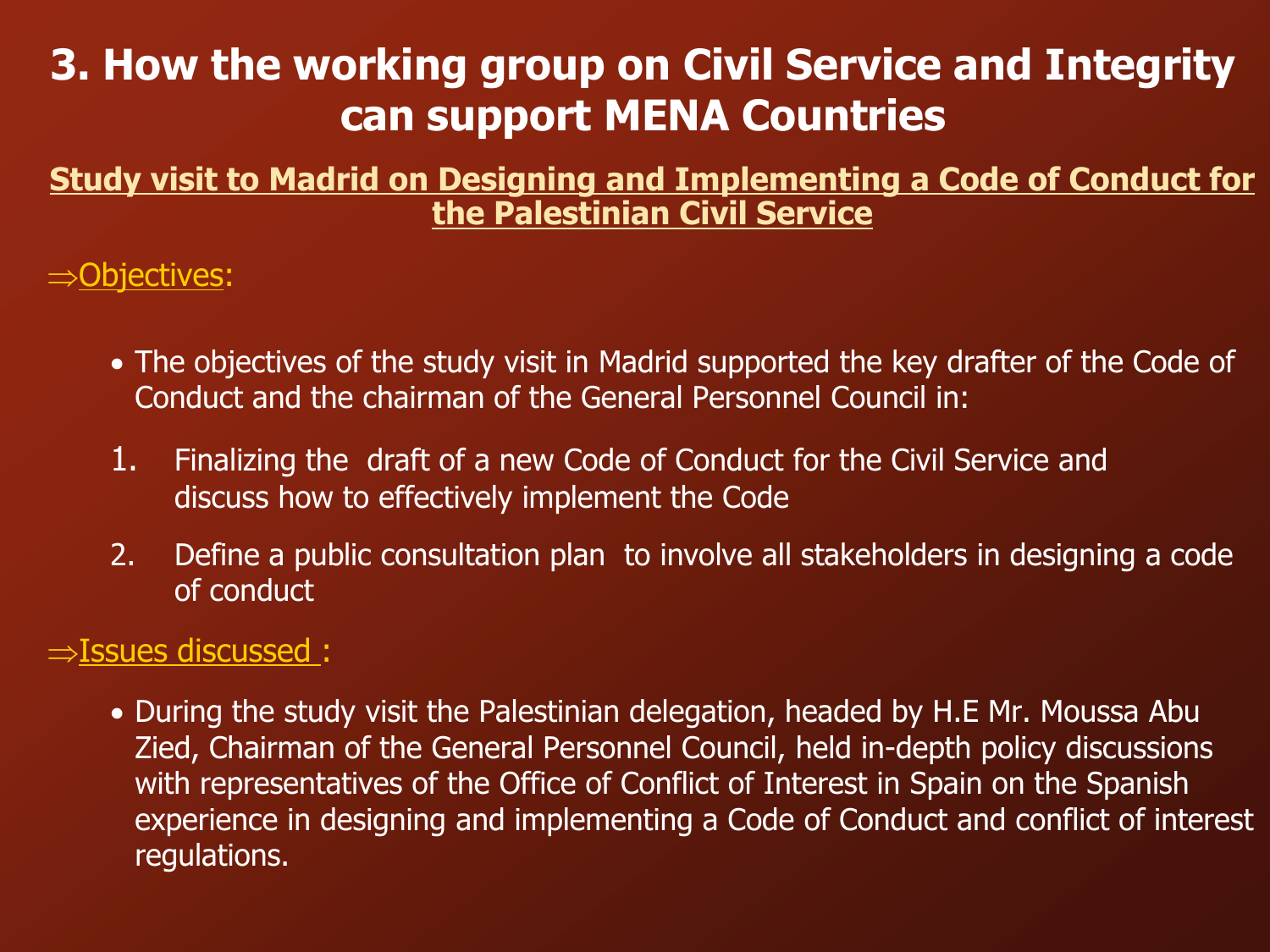## **3. How the working group on Civil Service and Integrity can support MENA Countries**

#### **The Office of Conflict of Interest achieved the following results:**

- Limited holding plurality of offices and functions by civil servants in the public administration
- Strengthening the compliance with working hours and reducing absenteeism which contributed to increasing the efficiency of the public administration
- Increased the number of persons paying taxes
- The Office is responsible provides authorizations to civil servants which allows them to hold another public or private job in accordance with the conflict of interest law.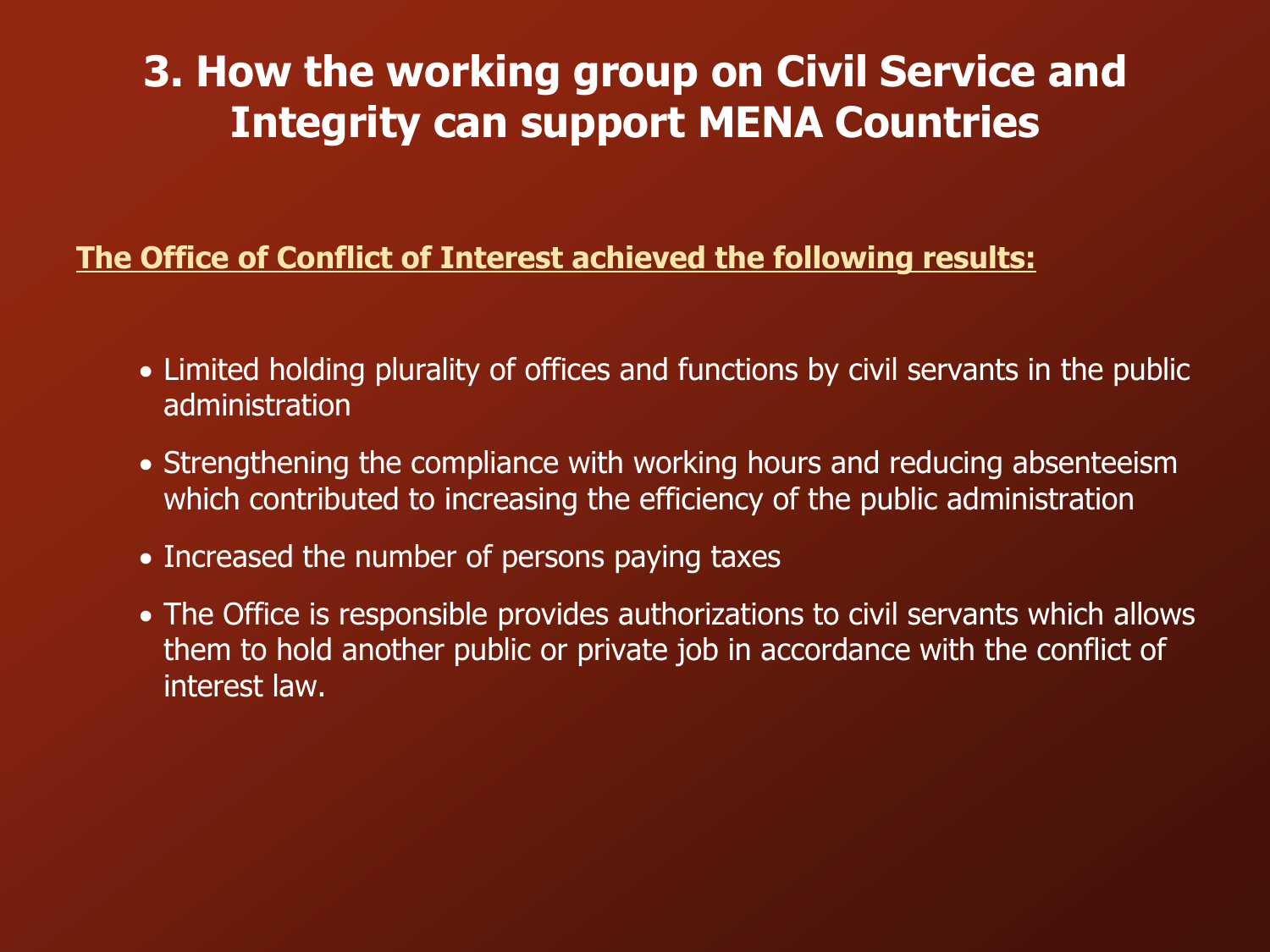## **3.How the working group on Civil Service and Integrity can support MENA Countries**

### **The Office of Conflict of Interest achieved the following results: (cont.)**

- A database has been developed to centralise all the authorizations in order to monitor the adequate implementation of the legislation but also to ensure that civil servants do not violate the law.
- The Office also monitors financial and asset declaration provided by civil servants when joining the public sector and when leaving it. Continuous training are provided to civil servants on all this issues.
- Finally, the Office does not manage gift acceptance. Another judicial body is responsible for this task.
- $\bullet$  => Spain highlighted the importance of having an authority that implements the conflict of interest regulations in order to ensure a precise interpretation of the legislation.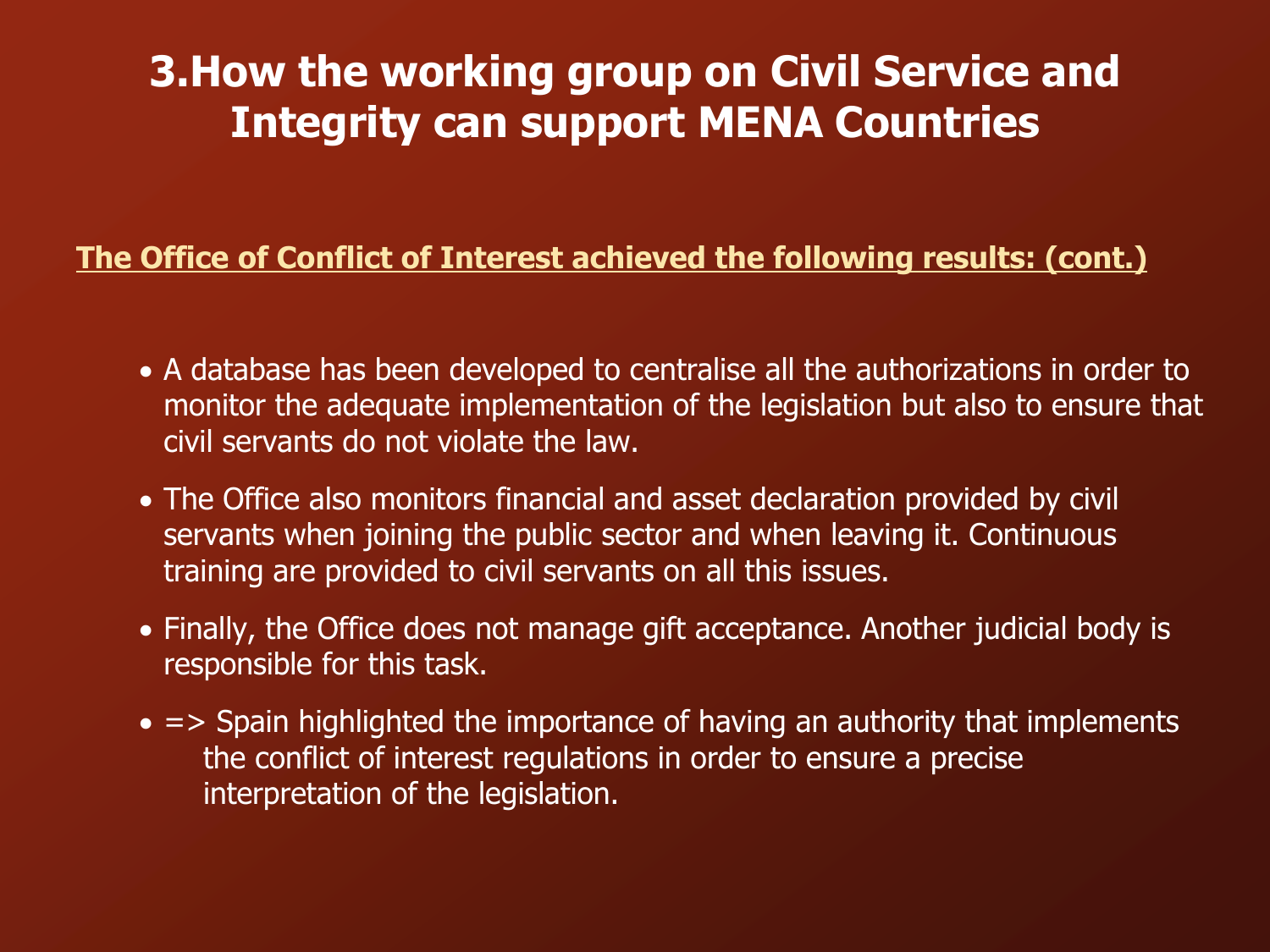# **3. How the working group on Civil Service and Integrity can support MENA Countries**

### **Objectives achieved:**

- Shared lessoned learned and good practices on designing and implementing a code of conduct and conflict of interest regulations for the civil service with the Spanish Office of Conflict of Interest which supported the PA in revising their draft code;
- Minister Abu Zeid decided to take the Spanish policy advice into consideration when finalising the draft code of conduct;
- Designed a draft consultation plan with the PA delegation ;

#### **Next steps:**

- The NCCC will finalise the draft code of conduct with the NCCC (December);
- Agree on the consultation plan developed during the study visit (December);
- Organise an information day on the purpose and objectives of the consultation with all stakeholders (January);
- Submit the Code for approval by the relevant authority (February-March);
- Organise an international dissemination conference to present the approved Code and the process by which it was developed (March); To allow all accessibility to all its citizens and to attend to all their written queries and letters of complaint.